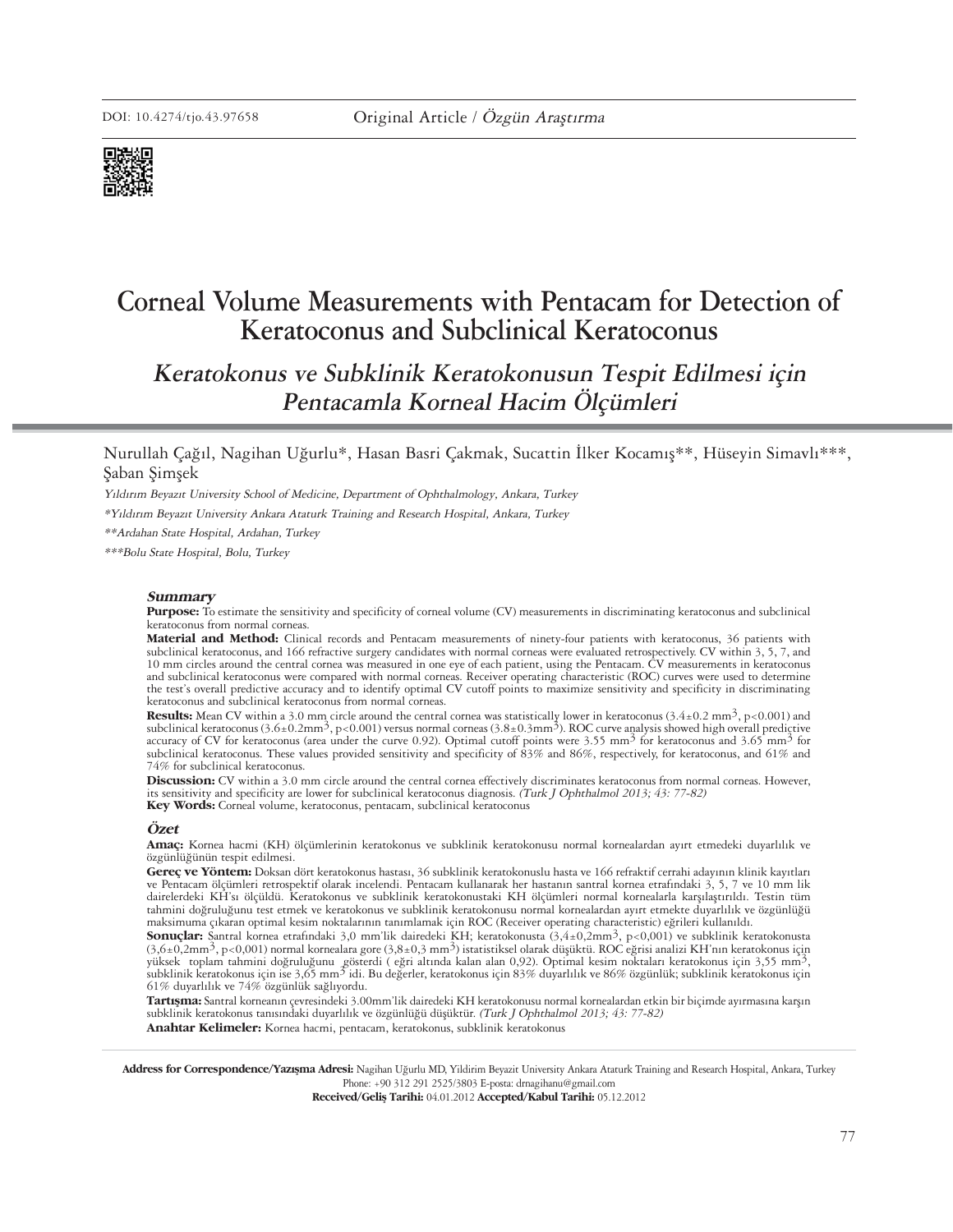## **Introduction**

Keratoconus is a non-inflammatory ectatic dystrophy which is characterized by progressive thinning, steepening, and apical protrusion of the cornea.1 These changes in corneal shape lead to irregular astigmatism and myopic shift, causing gradual deterioration of vision. Clinical diagnosis of moderate to advanced keratoconus does not pose a great difficulty. Presence of marked irregular astigmatism and the development of classical retinoscopic and biomicroscopic signs such as localized corneal thinning, Fleischer's corneal epithelial iron ring, Rizzuti's sign, and Vogt's striae are adequate to reach a diagnosis in these cases. On the other hand, the identification of subclinical forms of keratoconus, especially in patients with normal best spectaclecorrected visual acuity in presence of minimum or no clinical signs may not be easy and may become complicated.

The identification of very early forms of keratoconus or forme fruste keratoconus, described by Amsler in 1946,<sup>2</sup> is important for evaluating and following patients considered to have asymmetric or unilateral keratoconus<sup>3,4</sup> and for studying family members of patients with the disease.<sup>5</sup> In addition, the preoperative identification of forme fruste keratoconus is crucial in evaluation of candidates for refractive surgery.6 Laser in situ keratomileusis (LASIK) and photorefractive keratectomy may result in poor outcomes and progressive ectasia in patients with keratoconus or other forms of ectasia.7-9 Placido disk–based corneal topography has been used extensively to diagnose corneal ectasia, and this test has been accepted as the most sensitive method to detect ectatic corneal disorders such as keratoconus and pellucid marginal degeneration.4,5,10,11 Topographic analysis can point to characteristic clues of these diseases before the development of clinical signs or symptoms.<sup>11,12</sup> Up to date, a lot of indices and differentiation methods, such as the Rabinowitz-McDonnell test,13 the Klyce-Maeda-Smolek Expert System,<sup>14</sup> KISA% index,<sup>15</sup> and the corneal navigator<sup>16</sup> have been developed to assist ophthalmologist with keratoconus diagnosis. Although these indices were reported to have a high degree of sensitivity and specificity to detect keratoconus, they did not have this high degree of sensitivity and specificity in discrimination between normal and subclinical keratoconus cases.14-16 In addition, false negatives could occur in cases of pellucid marginal degeneration because most of the systems were calibrated for keratoconus.17

Corneal tomography provides 3-dimensional reconstruction of the cornea, enabling evaluation of the anterior and posterior corneal surfaces and creation of a pachymetric map. Corneal tomography has been proposed to help identify forme fruste keratoconus at an earlier stage.18-20 Corneal thickness spatial profile, corneal volume (CV) distribution, percentage increase in thickness, and percentage increase in volume were studied, and it was reported that these parameters could serve as indices to diagnose keratoconus and screen refractive candidates.21 Although these measurements have high specificity and sensitivity in differentiation of keratoconic and normal corneas, subclinical keratoconus diagnosis still impose difficulties. We

aimed to determine how CV measurements changed in different diameters of corneal tissue, starting from central 3 mm to 10 mm in keratoconic, subclinical keratoconic, and normal corneas. We also tried to find whether these volume measurements can differentiate among keratoconus, subclinical keratoconus and normal.

## **Material and Methods**

One eye of 94 patients with keratoconus, 36 patients with subclinical keratoconus, and 166 candidates for refractive surgery with normal corneas were analyzed using the Pentacam rotating Scheimpflug camera. Pentacam software data (version 1.16r04) for each examination were used for retrospective evaluation. An eye was diagnosed as having keratoconus if there were a scissoring reflex on retinoscopy and central or paracentral steepening of the cornea on topography with at least one of the following clinical slitlamp findings: stromal thinning, anterior bulging or conicity, Vogt striae, Fleischer ring, Descemet's breaks, apical scars, and subepithelial fibrosis. Patients who had worn a contact lens within the past 6 months, eyes with ocular surgical anamnesis, and eyes with other pathology or corneal scarring were excluded from the study.

An eye was diagnosed as having subclinical keratoconus if it was the fellow eye of a patient with keratoconus and showed the following features: (1) normal-appearing cornea at slit-lamp biomicroscopy, keratometry, retinoscopy, and ophthalmoscopy; (2) inferior–superior asymmetry and/or bow-tie pattern with skewed radial axes, detected on axial Placido disk-based videokeratographs (Keratron-Scout Optikon 2000 corneal topography), which were displayed using an absolute scale (1.5 dioptric steps); and (3) no history of contact lens wear, ocular surgery, or trauma. The control group was enrolled from patients with refractive errors of less than 3.0 D sphere and 1.0 D cylinder without other ocular pathology.

The Pentacam system is based on a 180-degree rotating Scheimpflug camera that can take 12 to 50 single captures to reconstruct the anterior chamber. In this study, anterior segment reconstructions were produced with 25 single captures. After completing a scan, the Pentacam software constructs the 3 dimensional image of the anterior segment and calculates CV in selected diameter.

Statistical analyses were performed with SPSS for Windows (version 17.0, SPPS, Inc.). All data were reported as means  $\pm$ standard deviation. One-way analysis of variance was used to compare variables within groups. One-way analysis of variance with the least significant difference procedure was used to compare mean CV values. For each parameter, the following were calculated: area under the receiver operating characteristic (ROC) curve; standard error of the ROC; cutoff values for parameters, sensitivity and specificity level of the cutoff values.22 A value of P<0.05 was considered statistically significant. A receiver operating characteristic (ROC), or simply ROC curve, is a graphical plot which illustrates the performance of a binary classifier system as its discrimination threshold is varied groups.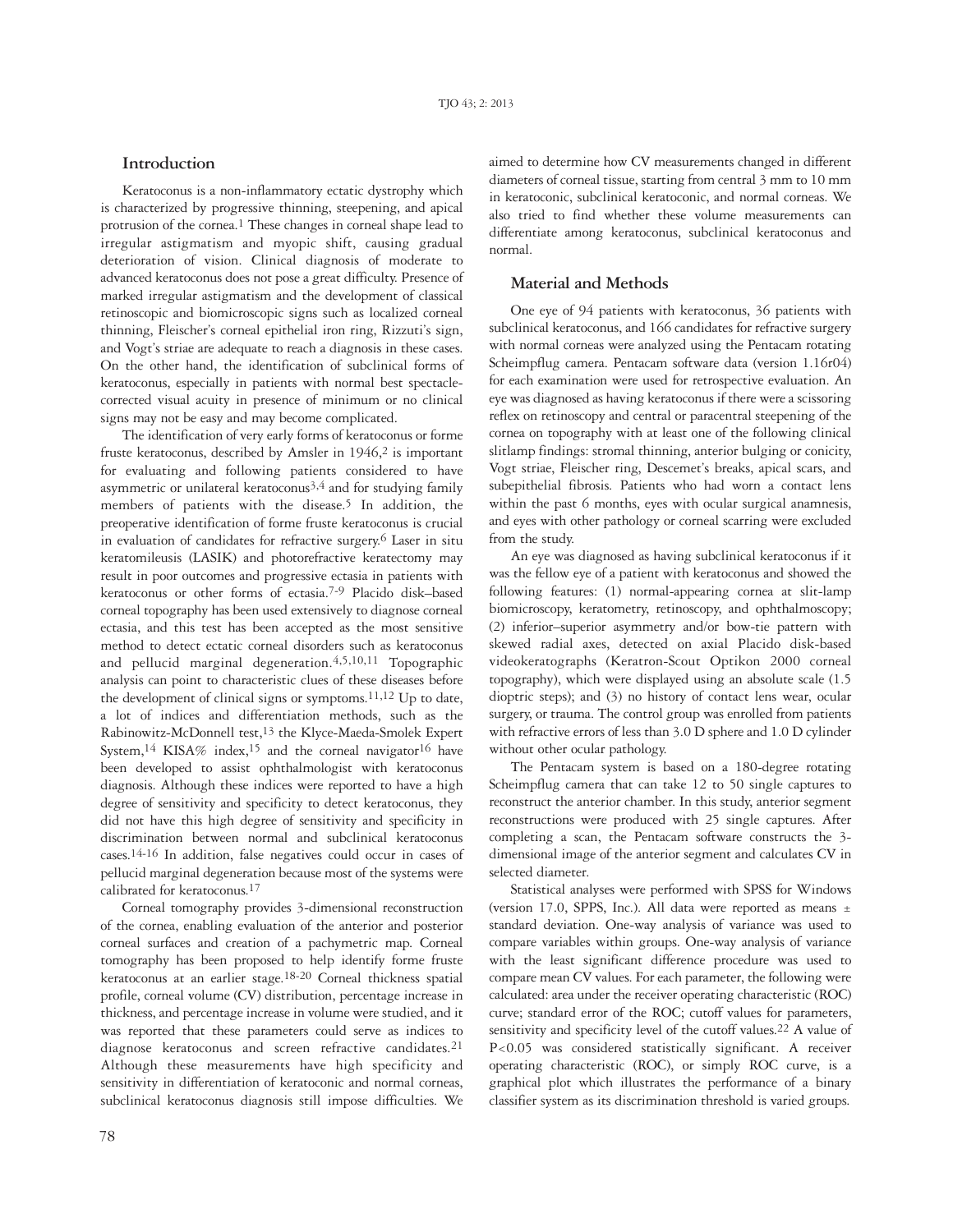It is created by plotting the fraction of true positives out of the positives ( $TPR = true$  positive rate) vs. the fraction of false positives out of the negatives (FPR = false positive rate), at various threshold settings. TPR is also known as sensitivity, and FPR is one minus the specificity or true negative rate. Tukey's HSD test was used as post-hoc test to analyze differences among the groups.

## **Results**

One eye of 94 patients (64 men, 30 women) with keratoconus, 36 patients (27 men, 9 women) with subclinical keratoconus, and 166 candidates for refractive surgery (112 men/54 women) with normal corneas were analyzed. Mean ages were  $29.2\pm9.5$ ,  $28.2\pm5.4$ , and  $27.2\pm8.1$  years, respectively, in patients with keratoconus, subclinical keratoconus, and normal corneas. There were no difference among the groups with regard to age  $(p=0.172)$ .

Mean CV in central  $3 \text{ mm}$  was  $3.4 \pm 0.2 \text{ mm}^3$  in keratoconus,  $3.6\pm0.2$  mm<sup>3</sup> in subclinical keratoconus, and  $3.8\pm0.3$  mm<sup>3</sup> in normal eyes. Descriptive data about CV measurements in central 3, 5, 7, and 10 mm in three groups were shown in Table 1. The distribution of CV in central 3 mm in the three groups is summarized in Figure 1.

Comparison of mean CV in central 3 mm among the 3 groups with an ANOVA analysis showed that difference among all three groups were statistically significant (p=0.001). Post-hoc tests showed that the differences were statistically significant when comparing normal eyes with keratoconus (p=0.001) and subclinical keratoconus (p=0.001). In addition, the difference between keratoconus and subclinical keratoconus was statistically significant (p=0.001).

Comparison of CV in central 5, 7, and 10 mm among the 3 groups were all statistically significant -  $p=0.001$ ,  $p=0.001$ , P=0.001, respectively. Post-hoc test results showed that there were statistically significant differences between both normal and keratoconus groups and normal and subclinical keratoconus groups in central 5mm ( $p=0.001$ ,  $p=0.001$ ), 7mm ( $p=0.001$ ,  $p=0.001$ ), and 10mm ( $p=0.001$ ,  $p=0.001$ ). There were statistically significant differences in central 5 mm (p=0.010), but insignificant difference in 7mm (p=0.140), and in 10mm (p=0.855) between keratoconus and subclinical keratoconus.

Figure 2 reports the distribution of CV in 3 mm in the three groups, to illustrate the overlap between normal corneas, and eyes with subclinical keratoconus and keratoconus.

Figure 3 compares results of the ROC curve analysis for keratoconus and normal corneas in central 3, 5, 7, and 10 mm. The ROC graph showed that CV measurements for central 3 mm had the highest area under curve value. The area under curve was 0.92 (95% confidence interval [CI]: 0.89-0.95). Based on the ROC curves, the optimal cutoff point to identify eyes with keratoconus was estimated to be 3.55 mm3. This cutoff point was associated with a sensitivity of 82% and a specificity of 86%. CV for central 3 mm discriminated keratoconus from normal corneas highly successfully.

Figure 4 shows results of the ROC curve analysis to discriminate subclinical keratoconus and normal corneas with regard to CV measurements in central 3, 5, 7, and 10 mm. CV measurements in different diameters showed similar ROC curves. However, CV measurements in central 3 mm had the highest area under curve ratio in ROC graph. The area under curve was 0.76 (95% confidence interval [CI]: 0.67– 0.84) at this diameter. Based on the ROC curves, the optimal cutoff point to identify eyes with subclinical keratoconus was estimated to be 3.65 mm3. This cutoff point was associated with a sensitivity of 61% and a specificity of 73%.

### **Discussion**

The Oculus Pentacam is an anterior segment tomographer utilizing a rotating Scheimpflug camera. It offers a non-invasive method for assessment of topographic corneal thickness, corneal curvature, corneal volume, anterior chamber angle, and anterior chamber depth23-28. This study showed that CV measured with the Pentacam rotating Scheimpflug camera is lower in eyes with keratoconus or subclinical keratoconus than in normal corneas, and that CV measurements at central 3 mm is useful for discriminating these two conditions.

The clinical diagnosis of moderate to advanced keratoconus is facile because of the characteristic topographic pattern and the classical clinical signs.1 On the other hand, diagnosing early keratoconus in patients with normal best spectacle-corrected



Figure 1. Distribution of corneal volume (mm<sup>3</sup>) in central 3 mm in normal corneas, and in eyes with keratoconus and subclinical keratoconus



Figure 2. Distribution of corneal volume (mm<sup>3</sup>) in central 3 mm in normal corneas, and in eyes with keratoconus and subclinical keratoconus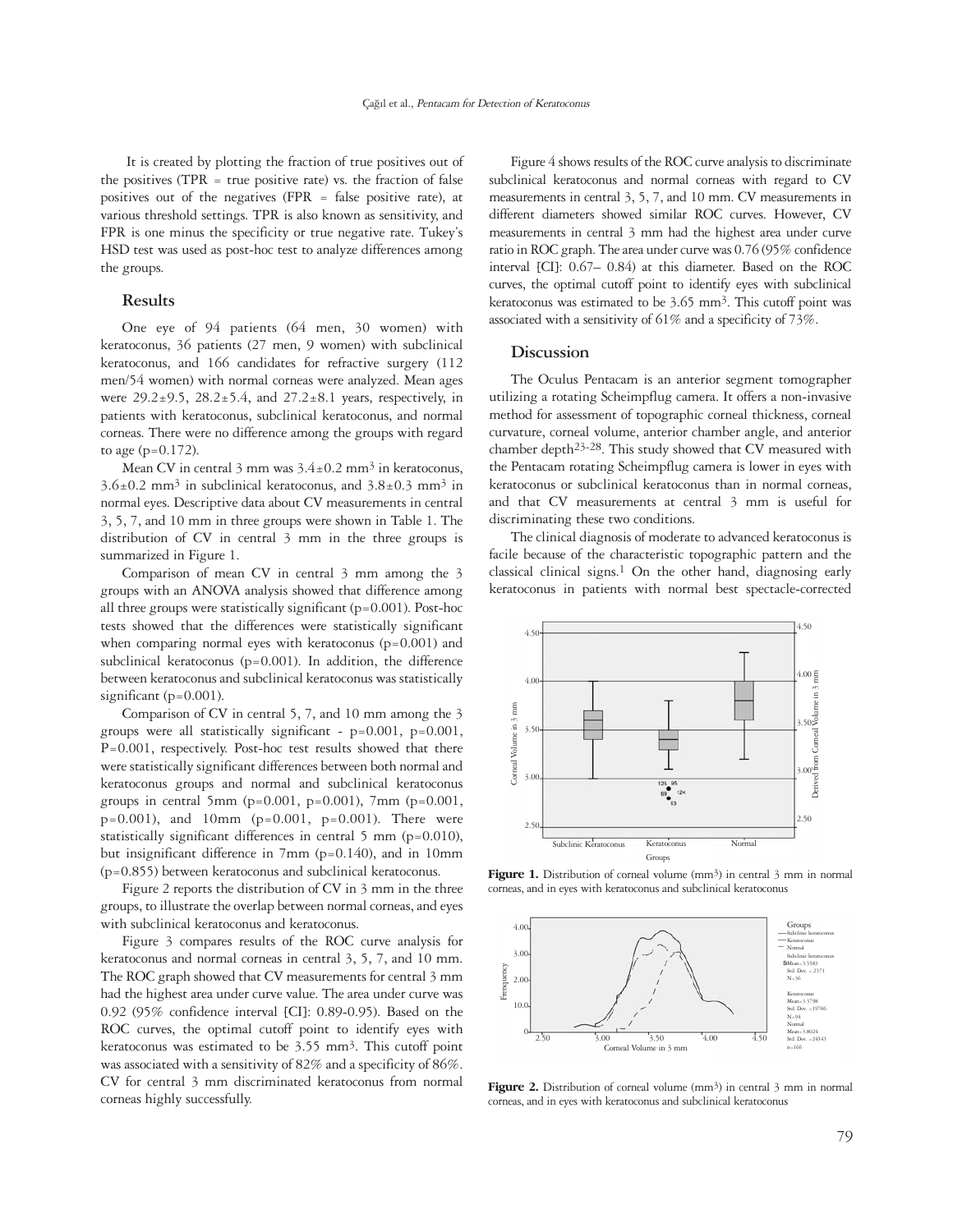

Figure 3. Receiver operator characteristic curves (ROC) for keratoconus versus normal corneas



Figure 4. Receiver operator characteristic curves (ROC) for subclinical keratoconus versus normal corneas

|                |                             | $n^*$        | Mean  | Std.<br><b>Deviation Error</b> | Std. | 95% Confidence Interval for Mean |                              |         |                |
|----------------|-----------------------------|--------------|-------|--------------------------------|------|----------------------------------|------------------------------|---------|----------------|
|                |                             |              |       |                                |      | Lower<br><b>Bound</b>            | <b>Upper</b><br><b>Bound</b> | Minimum | <b>Maximum</b> |
| Corneal        | Subclinic Keratoconus 36.00 |              | 3.56  | 0.24                           | 0.04 | 3.48                             | 3.64                         | 3.00    | 4.00           |
| Volume in 3 mm | Keratoconus                 | 94.00        | 3.38  | 0.20                           | 0.02 | 3.34                             | 3.42                         | 2.80    | 3.80           |
|                | Normal                      | 166.00 3.80  |       | 0.25                           | 0.02 | 3.76                             | 3.84                         | 3.20    | 4.30           |
|                | Total                       | 296.00 3.64  |       | 0.30                           | 0.02 | 3.60                             | 3.67                         | 2.80    | 4.30           |
| Corneal        | Subclinic Keratoconus       | 36.00        | 10.51 | 0.64                           | 0.11 | 10.29                            | 10.73                        | 8.80    | 11.70          |
| Volume in 5mm  | Keratoconus                 | 94.00        | 10.14 | 0.58                           | 0.06 | 10.02                            | 10.25                        | 8.30    | 11.50          |
|                | Normal                      | 166.00 11.13 |       | 0.69                           | 0.05 | 11.02                            | 11.23                        | 9.50    | 12.60          |
|                | Total                       | 296.00 10.74 |       | 0.79                           | 0.05 | 10.65                            | 10.83                        | 8.30    | 12.60          |
| Corneal        | Subclinic Keratoconus       | 36.00        | 22.73 | 1.30                           | 0.22 | 22.29                            | 23.16                        | 19.30   | 25.10          |
| Volume in 7mm  | Keratoconus                 | 94.00        | 22.21 | 1.29                           | 0.13 | 21.95                            | 22.48                        | 17.80   | 25.20          |
|                | Normal                      | 166.00 23.92 |       | 1.43                           | 0.11 | 23.70                            | 24.14                        | 20.50   | 27.00          |
|                | Total                       | 296.00 23.23 |       | 1.58                           | 0.09 | 23.05                            | 23.42                        | 17.80   | 27.00          |
| Corneal        | Subclinic Keratoconus       | 36.00        | 55.72 | 3.11                           | 0.52 | 54.67                            | 56.77                        | 48.00   | 62.60          |
| Volume in 10mm | Keratoconus                 | 94.00        | 55.34 | 3.80                           | 0.39 | 54.57                            | 56.12                        | 42.30   | 62.90          |
|                | Normal                      | 166.00 58.93 |       | 3.59                           | 0.28 | 58.38                            | 59.48                        | 51.10   | 66.60          |
|                | Total                       | 296.00 57.40 |       | 3.99                           | 0.23 | 56.95                            | 57.86                        | 42.30   | 66.60          |

Table 1. Corneal volume measurements in central 3 mm, 5mm, 7 mm and in 10 mm in patients with keratoconus, subclinical keratoconus, and normal

visual acuity and minimum or no clinical signs can be difficult.20 This identification is especially important in preoperative screening for laser refractive surgery, because undetected corneal ectatic disorders can result in accelerated, progressive keratoectasia and unpredictable outcomes after LASIK and photorefractive keratectomy.29,30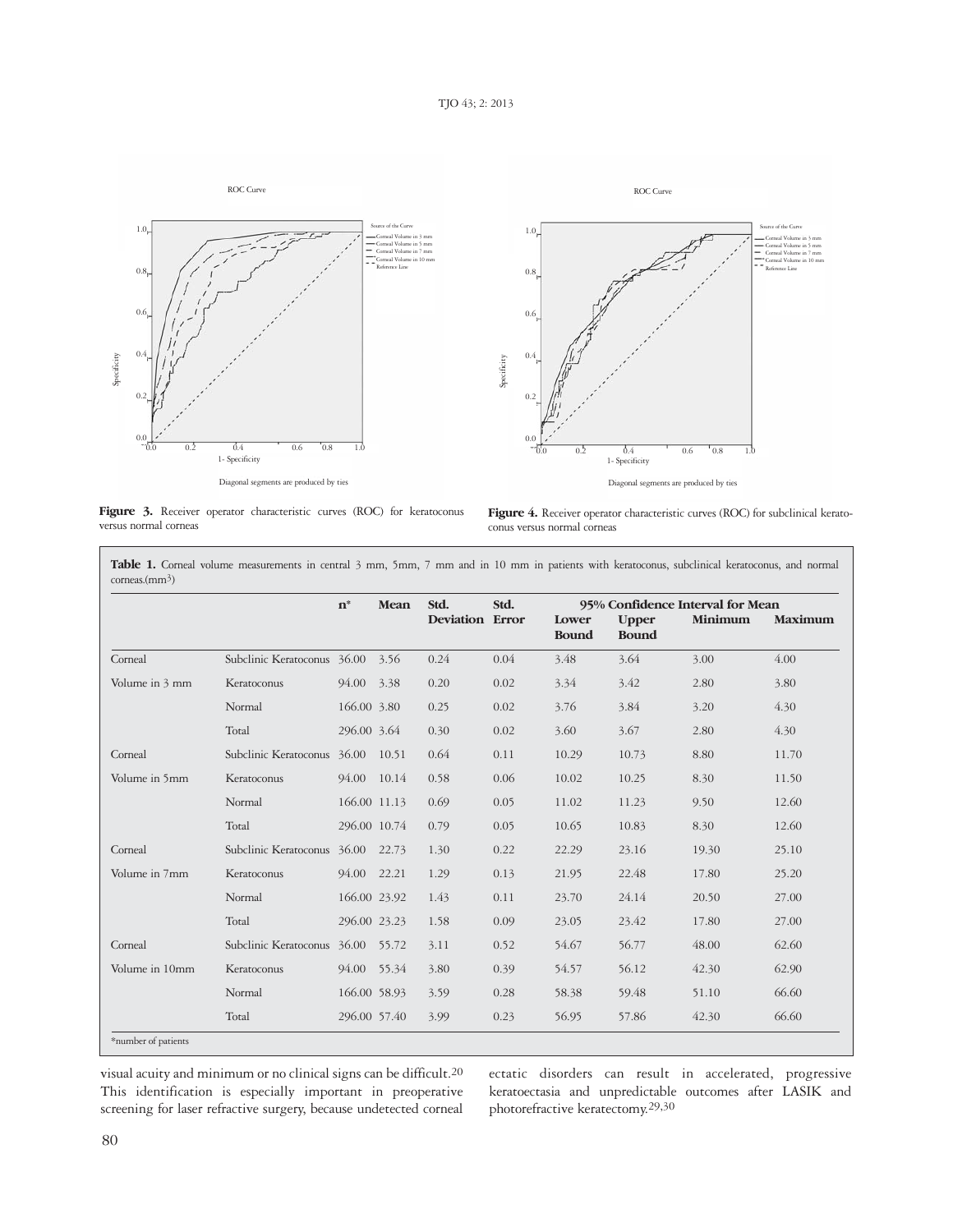Currently, Placido disk–based corneal topography is regarded as the most sensitive measurement for detecting ectatic corneal disorders such as keratoconus and pellucid marginal degeneration.4,31 Topographic analysis reveals characteristic features of these diseases before biomicroscopic signs or symptoms. Normal, suspicious, and abnormal topography patterns of these diseases have been classified. Quantitative topographic indices, such as the Rabinowitz–McDonnell index,<sup>13</sup> keratoconus prediction index,<sup>14</sup> Z<sub>3</sub> index,<sup>32</sup> central keratometry, inferior-superior (I-S), astigmatism, and skew percentage (KISA%) index,15 have been developed to help diagnose keratoconus, and these indices are highly sensitive for keratoconus detection. However, topographic screening methods have shortcomings. First, satisfactory topography maps may not be available owing to corneal irregularity or tear film breakup. Second, topography may not detect all patients at risk for keratectasia. Randleman et al.30 reported a meta-analysis in which 27% of 93 postrefractive surgery ectasia cases had normal preoperative topography, and 22% had an equivocal pattern (asymmetric bowtie). The asymmetric bowtie pattern is overrepresented in fellow eyes and relative eyes of keratoconus, but also occurs in normal eyes.33 Third, it is difficult for these topography-based methods to distinguish keratoconus from contact lens–induced warpage,34 subepithelial deposits or scarring, uneven tear film, lid artifact, or other causes of corneal distortion.35 These causes of topographic distortion may cause a false-positive diagnosis of keratoconus or mask a true diagnosis of keratoconus.

Corneal thinning is a key pathologic feature of keratoconus; therefore, a keratoconus diagnosis based on corneal thickness measurement may offer additional information not available on topography. Corneal thickness has been proposed to be a useful parameter for the clinical identification of keratoconus.36,37 Studies using ultrasound<sup>38,39</sup> or slit-scanning technologies40 have found that the difference (or ratio) between the peripheral and the thinnest (or central) corneal thickness was significantly greater in eyes with keratoconus than in normal eyes. Corneal thickness measurements have some disadvantages. These measurements are taken from several points and they do not represent corneal three-dimensional structure. Instead, CV measurements are more appropriate to evaluate changes and variations in three-dimensional corneal structure.

Murata et al.40 analyzed the anterior segment of refractive surgery candidates and studied the variability pattern in this population regarding CV, using the Pentacam. They reported that myopic patients had less mean CV compared to hyperopic patients. They found that mean CV values of the myopia group were:  $3.87 \pm 0.23$  mm<sup>3</sup> at 3 mm,  $11.31 \pm 0.67$  mm<sup>3</sup> at 5 mm, and  $24.30 \pm 1.43$  mm<sup>3</sup> at 7 mm. In the hyperopia group, mean CV were:  $4.01 \pm 0.20$  mm<sup>3</sup> at 3 mm,  $11.73 \pm 0.58$  mm<sup>3</sup> at 5 mm, and  $25.09 \pm 1.21$  mm<sup>3</sup> at 7 mm. In our study, we measured mean CV as  $3.8\pm0.2$  mm<sup>3</sup> at 3 mm,  $11.13\pm0.69$  mm<sup>3</sup> at 5 mm, and  $23.92 \pm 1.43$  mm<sup>3</sup> at 7 mm in normal eyes. There was a close similarity between our CV measurements and Murata et al's

reported values. This parallelism supports the reliability of our measurements.

Ambrosió et al.21 reported that CV measurements in eyes with mild to moderate keratoconus were significantly lower than those in a group of normal eyes. In addition, Emre et al.35 reported that there was a progressive decrease in CV with the progression of the disease. The mean CV in the severe keratoconus group was smaller than that in the mild keratoconus and control group. These two studies indicate a positive prospect for CV measurements in subclinical keratoconus diagnosis.

In our study the ROC graph showed that CV measurements for central 3 mm had the highest area under curve value. The area under curve was 0.92 (95% confidence interval [CI]: 0.89-0.95). Area under curve values for other diameters were lower. Thus, CV measurements in central 3 mm diameter were better to discriminate keratoconus and normal corneas. Based on the ROC curves, the optimal cutoff point to identify eyes with keratoconus was estimated to be 3.55 mm<sup>3</sup>. This cutoff point was associated with a sensitivity of 82% and a specificity of 86%. It was seen that CV for central 3 mm highly discriminated keratoconus from normal corneas. Although CV measurements yielded satisfactory sensitivity and specificity ratios to discriminate keratoconus from normal, results were less satisfactory for subclinical keratoconus diagnosis. The area under curve was 0.76 (95% confidence interval [CI]: 0.67– 0.84) at this diameter in discrimination of subclinical keratoconus from normal corneas. Based on the ROC curves, the optimal cutoff point to identify eyes with keratoconus was estimated to be 3.65 mm3. This cutoff point was associated with a sensitivity of 61% and a specificity of 74%. These results show that using CV measurements in central 3 mm to diagnose subclinical keratoconus has a low sensitivity.

Ambrósio et al.21 evaluated whether the corneal thickness spatial profile and CV distribution differentiate keratoconic corneas from normal corneas. They reported that indices generated from corneal thickness measurements over the entire cornea and calculations of volume can identify mild to moderate keratoconus, but their study did not include subclinical keratoconus cases. Sanctis et al.42 studied sensitivity and specificity of posterior elevation in discriminating keratoconus and subclinical keratoconus from normal corneas. They reported that the posterior elevation was less effective in discriminating subclinical keratoconus than it was in discriminating keratoconus. The cutoff point of 29 microns had 68% sensitivity and 90.8% specificity. Their reported sensitivity level is close to our sensitivity level. It appears that both posterior elevation and CV measurements are not enough alone to make subclinical keratoconus diagnosis effectively.

As a conclusion, it may be stated that CV measurements can help keratoconus diagnosis but several other parameters such as location of the thinnest point and distance of the central (geometric) point to the thinnest point, could also be extracted from corneal tomography examination to reach more sensitive methods to discriminate subclinical keratoconus.